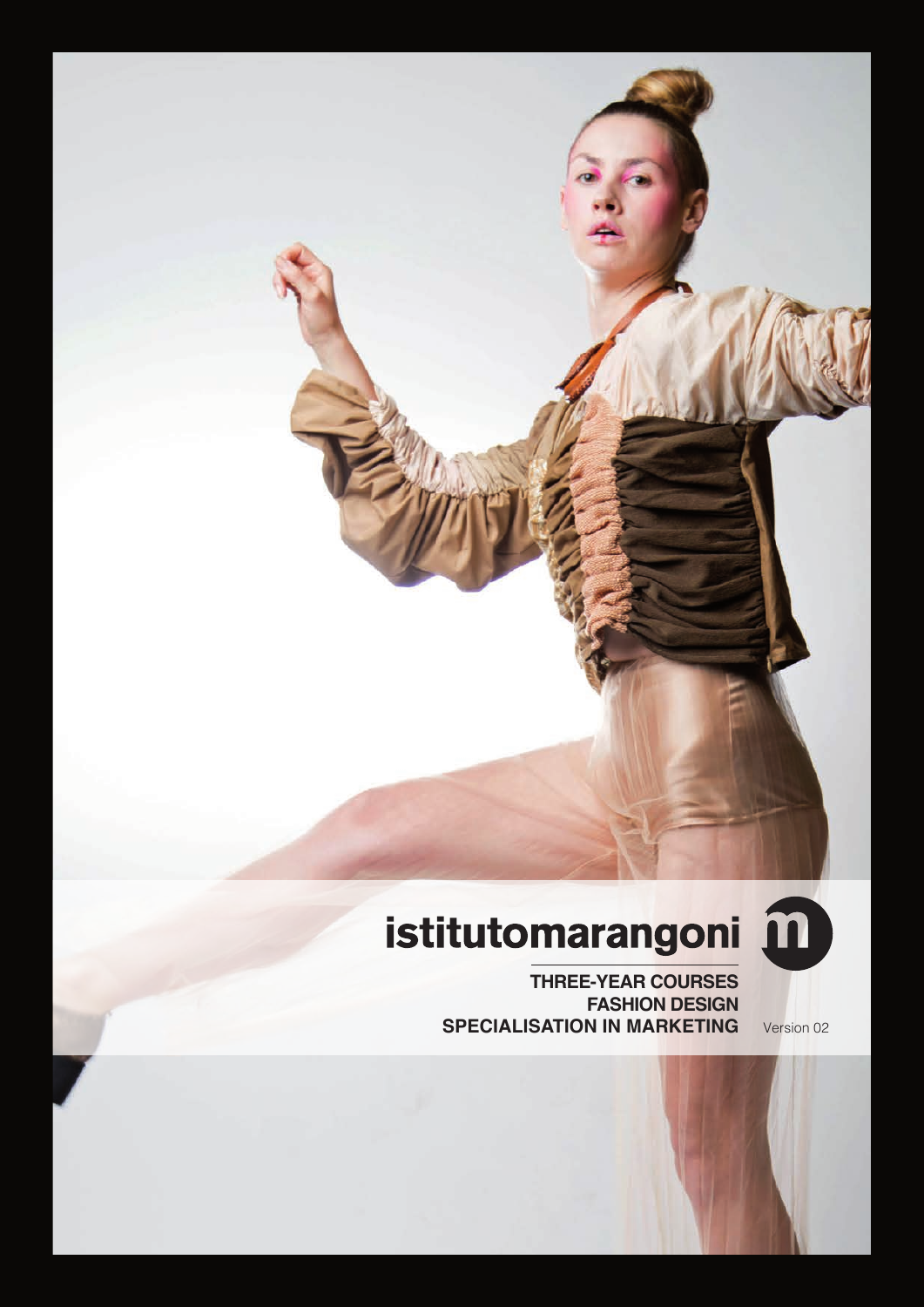# **Specialisation in Marketing**

**02**

## **Brief Descriptive Summary**

Over the past 80 years Istituto Marangoni has grown and developed alongside the thriving Italian fashion and design industry. Through an exciting curriculum aimed to develop practical, creative, and business and management skills which are subject specific, and relevant to the international fashion industry, Istituto Marangoni undergraduate courses prepare students with the necessary knowledge and know-how in order to enter a professional career in the fields of Fashion Design, Accessories and Footwear Design, Fashion Styling, Fashion Business and Communication, Multimedia Arts, Interior Design, Product Design, Art History and Culture.

Students will initially acquire basic skills, advancing over the 3 years into independent learners, ready for a career in their chosen profession.

#### **General Information**

#### **1. Certification Attained**

Istituto Marangoni certificate

#### **Programme Information**

# **2. Educational & Programme Aims**

#### **Educational Aims:**

- to develop flexible approaches to programme delivery and student support which reflect the needs and expectations of our students;
- to provide a supportive and inclusive learning environment which will enable success for all learners;
- to develop the students' intellectual and imaginative powers, creativity, independence, critical self-awareness, imagination and skills that will enhance global employment opportunities on graduation in all programmes;
- to establish a culture of constant improvement in learning, teaching and assessment that is anticipatory, enabling, supportive, rewarding and fully aligned with the Institutions vision and strategic objectives;
- to provide a learning experience that is informed by research, scholarship, reflective practice and engagement with fashion and design industry and the professions.

#### **Programme Aims:**

The aim of the Course in Fashion Design is to produce students who have a breadth of skills and knowledge in design, pattern and garment technology, responding to the changing needs of the industry. They will be equipped to deal with existing and emerging technologies in today's apparel manufacturing and retailing environments, and have an understanding of business practices within the global clothing industry. We aim to send forth our students as independent life-long learners who can progress to industry, postgraduate study or a self-employed.

#### **3. Course Learning Outcomes**

## **Educational Outcomes**

On successful completion of their course of study students will be able to:

- apply skills of critical analysis to real world situations within a defined range of contexts;
- demonstrate a high degree of professionalism characterised by initiative, creativity, motivation and self management;
- express ideas effectively and communicate information appropriately and accurately using a range of media including ICT;
- develop working relationships using teamwork and leadership skills, recognising and respecting different perspectives;
- manage their professional development reflecting on progress and taking appropriate action;
- find, evaluate, synthesise and use information from a variety of sources;
- articulate an awareness of the social and community contexts within their disciplinary field.

#### **Final Award Learning Outcomes**

On successful completion of the Fashion Design three year course, students will be able to:

- Understand the fashion design process and develop the creative, intellectual and technical skills necessary to practice within the fashion industry;
- Apply relevant technology both, current and emerging, with the intention of demonstrating an understanding of the role and application of this;
- Demonstrate an ability to collate and communicate ideas and information appropriate to the subject area within the profession;
- Develop an advanced understanding of the procedures suitable for managing a business company using them to create a business plan that evaluates at the same time the relationships among market, public and products.
- Engender a professional approach by demonstrating skills to solve problems, evaluate evidence, conclude and present arguments appropriate for graduate employment or education at Postgraduate level.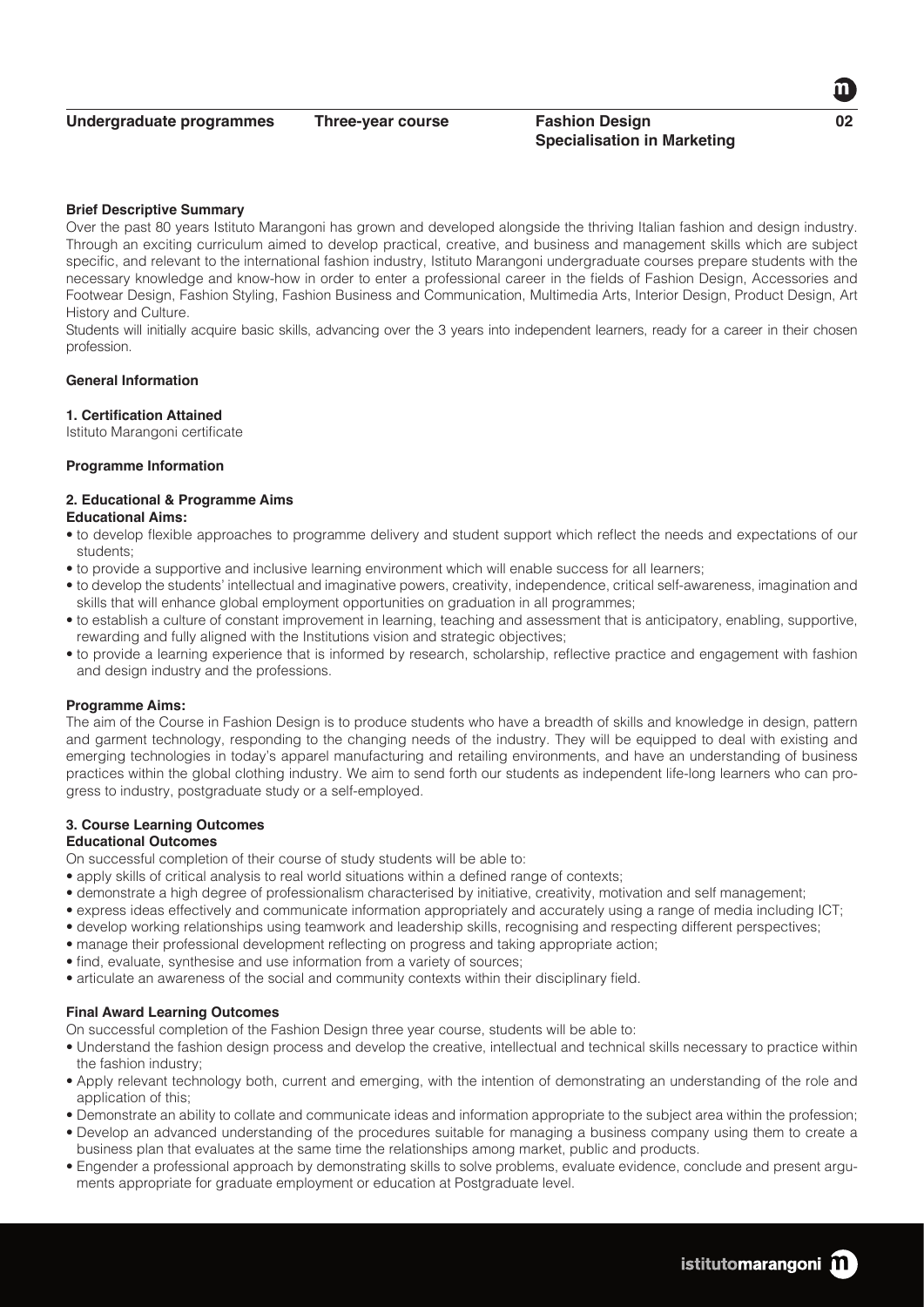# **4. Teaching/Learning and Assessment Strategy**

### **Curriculum:**

The Fashion Design and Marketing course offers an in-depth overview of all aspects of the creation and design processes, linking them to the awareness of the changing needs of the contemporary fashion industry. Taught by industry specialists and professional practitioners, the programme gives students the needed breadth of skills and knowledge in design, pattern and technology for garments as well as accessories.

Starting with basic knowledge and conceptual, as well as manual design exercises, students are quickly asked to deal with existing and emerging technologies and issues in today's apparel manufacturing and retail environments. They have a clear understanding of business practices within the global clothing industry, linking it to their visual and conceptual research and design work.

They can therefore understand the business principles with the aim of creating business and marketing strategies related to the development of a creative design, thus proving their professionalism in different sectors.

Their educational path includes attending studio-based work sessions, theoretical lectures as well as seminars, group activities, museum visits, contemporary design exhibitions or trade-show visits. All these activities strongly emphasise explorations on how to integrate or combine a creative and personal idea with the commercial aspects of a defined market segment, product proposal or clientele.

Students will be exposed to different creative and technical challenges with regards to the current changing dynamics of the fashion industry. They will investigate and define personal interpretations of, for example range planning, collection design and manufacturing of clothing as well as accessories, linking them to contemporary aspects of the industry, such as branding, gender, sustainability etc.

Graduates of this course become independent, creative and critical life-long learners who can progress to industry, postgraduate studies or conduct a self-employed, global and creative life, redefining the fashion industry.

#### **Programme methods:**

The programme is designed to facilitate the development of a student who will be highly employable and will allow them to investigate and develop their strengths.

The programme will present students with a variety of approaches to learning and assessment strategies that will promote intellectual, imaginative, analytical and critical judgement.

It will allow students to develop understanding as well as their presentation and communication skills, which they will be able to demonstrate in a variety of forms.

A combination of different learning and teaching methodologies are employed in order to promote reflective learning and develop generic transferable skills.

#### **Methods include:**

- projects to encourage independent learning through investigation, enquiry and problem solving;
- group project to enhance interpersonal and collaborative skills;
- tutorials and group tutorials to facilitate shared experiences and best practice;
- seminars, formal lectures and workshops;
- study, trips, external projects and competitions present the students with another dimension to their leaning experience;
- guest speakers provide the students with a full, broader and real prospective to their specialist field of study.

Students will have the opportunity to demonstrate their achievement of the intended learning outcomes through a variety of tests appropriate to their field of study.

#### **Course Specific Assessment Criteria:**

The methods of assessment used give breadth and depth, which allow for both the formative and summative assessment of every student at each stage of the programme.

#### **Assessment methods to support learning:**

The programme uses a balanced assessment system, both summative and formative as an integral part of gathering information on student learning. Different forms of assessment can, and where appropriate should, be used to test different types of skills and learning.

#### **Formative Assessment:**

Formative assessment informs both teachers and students about student understanding at a point when timely adjustments can be made. In formative assessment students could be involved in the assessment process. These formative assessment situations will also give students an opportunity to learn to critique the work of others. Some of the instructional strategies that will be used formatively include the following:

• criteria and goal setting: asking students to participate in establishing what should be included in criteria for success;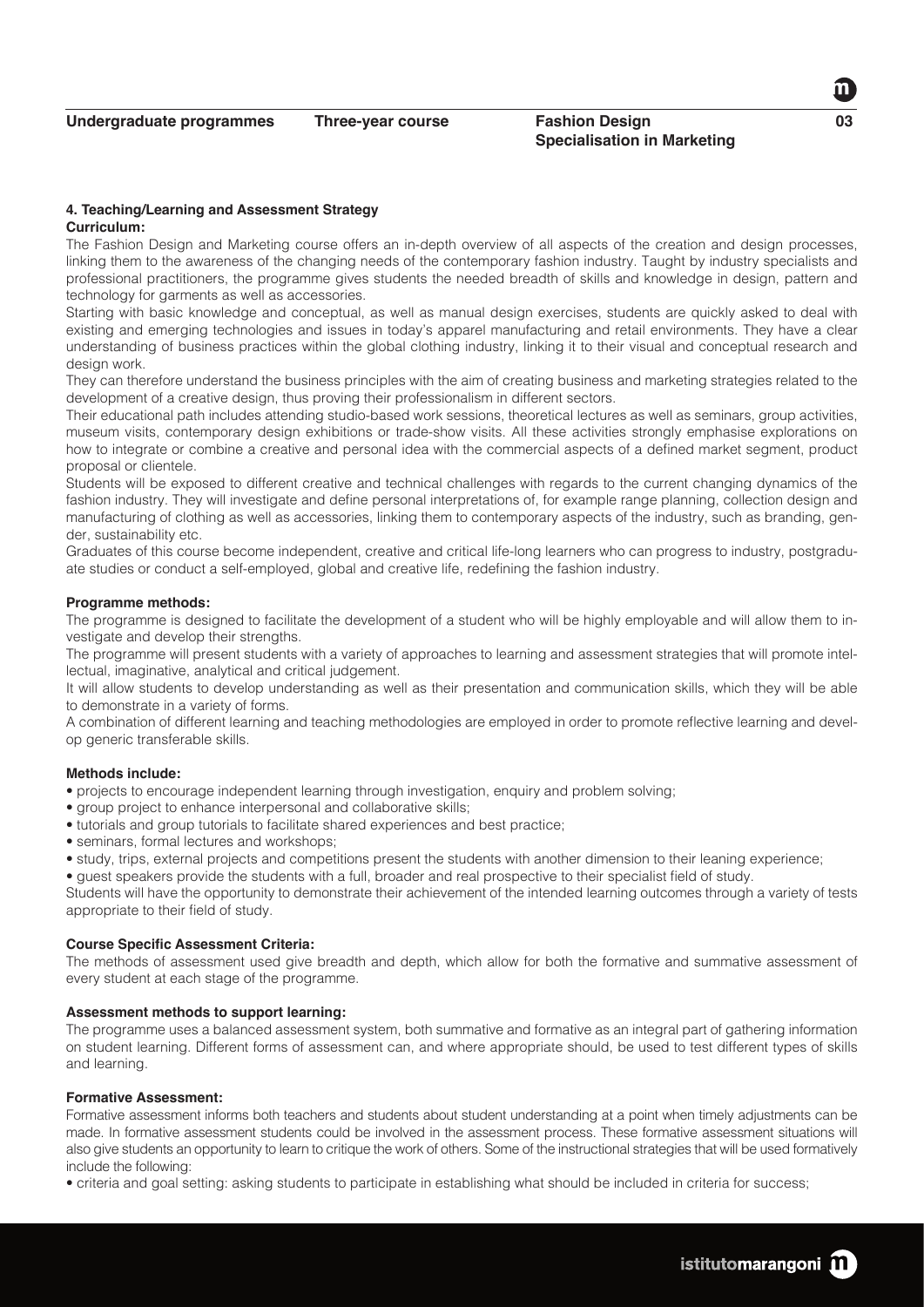| Undergraduate programmes |  |
|--------------------------|--|
|--------------------------|--|

**Three-year course <b>Fashion Design** 

# **Specialisation in Marketing**

**04**

- self and peer assessment: With peer evaluation, students see each other as resources for understanding and checking for quality work against previously established criteria;
- student record keeping: helps students better understand their own learning as evidenced by their classroom work. This process of students keeping ongoing records of their work not only engages students, it also helps them, beyond a "grade," to see where they started and the progress they are making toward the learning goal.

#### **Summative Assessments:**

These assessments are a means of gauging student learning, at a particular point in time, relative to established marking criteria. **Summative assessments >** can occur during as well as at the end of each unit and concentrate on specific evidence of student work, examples as follows:

**Portfolio Assessment >** is used to assess a variety of projects that have been developed throughout the unit.

**Practical Coursework >** allows the students to demonstrate their understanding and application of practical areas of study. **Written Reports >** are required is some study areas, where a clear and structured brief is provided and the students are asked to submit work to me marked independently and anonymously by staff.

**Formal Examinations > are required is some study areas.** 

**Presentations >** are used in some subjects to allow the student to develop their professional communication and presentation skills.

**Student Projects >** are used when the student is required to submit work to be marked independently and anonymously.

#### **5. Course structure**

Year 1

| Core Units  |               |                                        |  |  |
|-------------|---------------|----------------------------------------|--|--|
| Code        | <b>Status</b> | Unit Title                             |  |  |
| FDF         | Core          | <b>Fashion Drawing Fundamentals</b>    |  |  |
| <b>FDFU</b> | Core          | <b>Fashion Design Fundamentals</b>     |  |  |
| <b>FCF</b>  | Core          | <b>Fashion Collection Fundamentals</b> |  |  |
| <b>HAF</b>  | Core          | History of Art and Fashion             |  |  |

#### Year 2

| Core Units |             |               |                                   |  |
|------------|-------------|---------------|-----------------------------------|--|
|            | Code        | <b>Status</b> | Unit Title                        |  |
|            | <b>FBE</b>  | Core          | Fashion Brand Exploration         |  |
|            | <b>MFS</b>  | Core          | Marketing in the Fashion Sphere   |  |
|            | <b>CFM</b>  | Core          | Crafting the Fashion Market       |  |
|            | <b>FACC</b> | Core          | Fashion, Art and Cultural Context |  |

Year 3

| Core Units    |               |                                                  |  |  |
|---------------|---------------|--------------------------------------------------|--|--|
| Code          | <b>Status</b> | Unit Title                                       |  |  |
| <b>PRPM</b>   | Core          | Personal Research and Product Management         |  |  |
| <b>FMPFDM</b> | Core          | Final Major Project Fashion Design and Marketing |  |  |
|               | Core          | <b>Final Dissertation</b>                        |  |  |

#### **6. Personal Development Planning**

The Personal Development Plan is a structured and supported process to develop the capacity of individuals to reflect on their own learning and to plan for their personal and educational career development.

All students may participate to receive guidance and where appropriate, set individual development goals. Success in achieving these goals will be determined through their studies and through extra-curricular activities etc. At the end of the course all students are given the opportunity to meet with the school placement officer and discuss their future employment possibilities.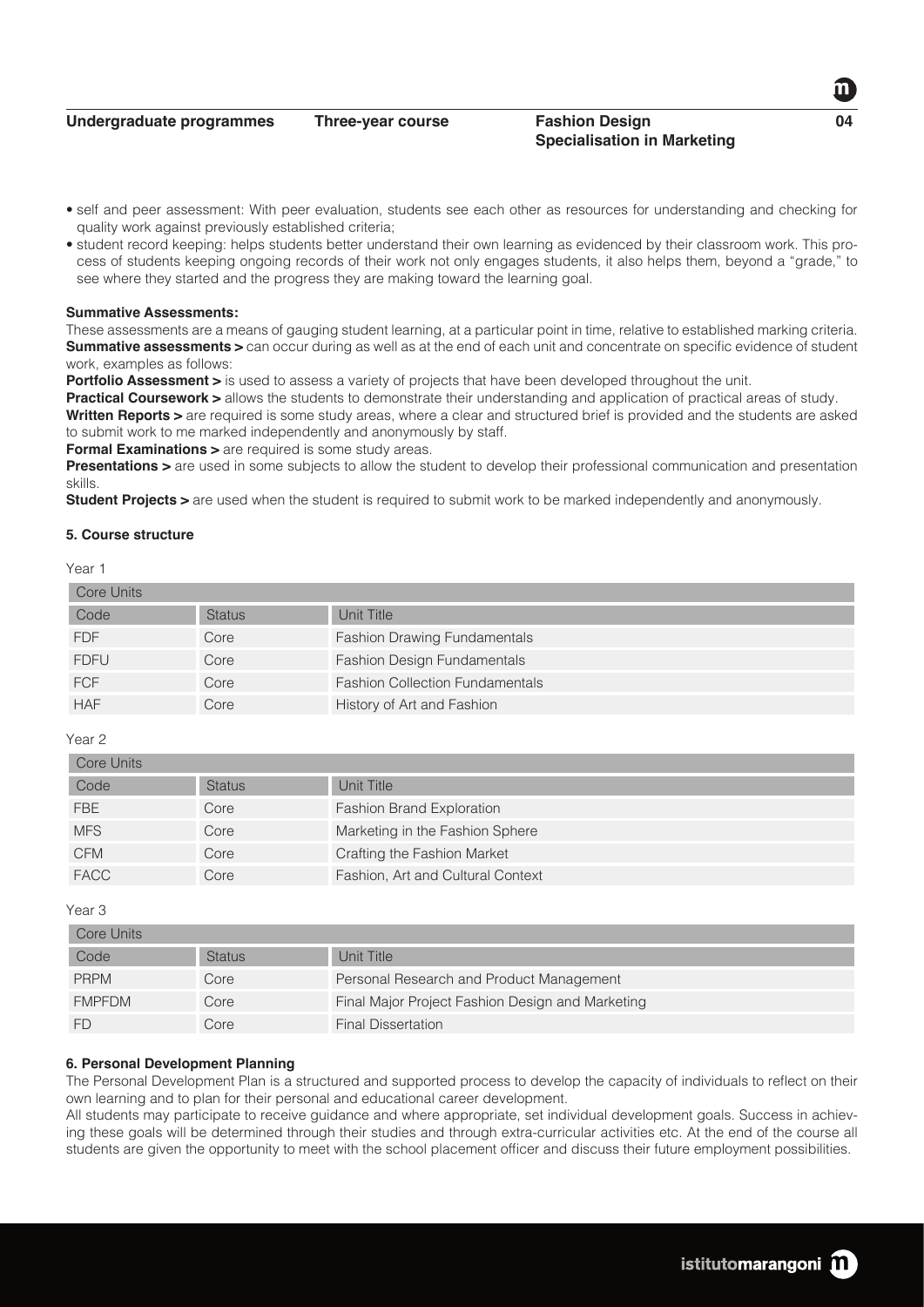# **Specialisation in Marketing**

## **7. Career service for three year courses**

The purpose of the Istituto Marangoni Career service is to bridge the gap between course completion and entering the world of work.

Monitoring, guidance and counselling activities are organised throughout the academic year. The careers service organises various activities including seminars and round table discussions with fashion professionals, HR managers and head-hunter agencies on specific topics such as future career paths, personal research methods and job profiles. Individual meetings are also arranged to assist with CV preparation, revise portfolios and encourage students to talk about their career goals and expectations.

#### **8. Course Specific Admission Requirements**

Admission is based on the reasonable expectation that the student will be able to fulfil the objectives of the programme and achieve the standard required for the award.

Admission requirements are listed below.

Candidates must have a sufficient command of the English or the chosen language of the course to be able to meet the requirements of the programme in every respect.

When considering the suitability of an applicant for a place on the programme the Admissions team will usually take the following factors into account:

- the applicant's qualifications (High School Diploma or equivalent school certificate);
- the applicant's personal statement;
- completion of entry test<sup>1</sup>.

The Admissions Manager coordinates and supports the subject specific Programme Leader and the Director of Education in dealing with interviews and portfolio assessments (where appropriate).

(Admission requirements are subject to change in order to comply with entry requirement regulations).

#### **9. Programme Leader Responsibilities**

They will have responsibility for implementing the strategic direction of the courses within their programme and for co-ordinating the academic administration necessary for its successful day-to-day operation.

#### **Programme Leader's Responsibilities:**

- chairing the Programme Committee, and arranging for such meetings of the Committee as considered appropriate;
- acting as the Chief Executive Officer to the programme. As such he/she will be responsible, within the agreed policies of the Programme Committee, and Academic Boards, for the efficient operation of the programme as approved by the Institute;
- supporting and encouraging their teaching team including PDP;
- advise the Programme Committee on its proper responsibility for the continuing development of the programme;
- liaise on behalf of the Programme Committee with all staff as appropriate;
- be empowered to take on behalf of the Programme Committee any reasonable action with respect to the proper functioning of the programme;
- recommend areas for curriculum development;
- co-ordinate the assessment schedule for the Unit and ensure that it is communicated to students and the Director of Education;
- liaise with Student Support Officers to ensure that appropriate study support is available;
- recommend the appropriate level of resources required for the Unit and liaise with the teaching team;
- undertake training and professional development and contribute to the training of others;
- actively participate and organise Peer Support systems;
- monitor & respond to the student voice including regular meetings with the student Rep.;
- monitor Unit and course feedback and the student voice;
- organise all areas of assessment procedures, facilitate monitoring, joint marking, internal verification;
- maintaining the quality of academic standards by supporting the rules and regulations concerning exam procedures and conduct of the student and teaching team.

#### **10. Student Support Strategy**

- Istituto Marangoni administers policies to enhance the student experience, in an academic, practical and pastoral way:
- Programme Leaders: the first point of call to acquaint students with regulations and issues arising on the programme;

- personal reinterpretations of objects, environments, people, situations, etc..

<sup>1)</sup> Entry Test for creative courses: applicants are requested to submit 6 self-produced Creative Ideas and a skills test consisting of 4 multiple-choice questions. The Creative Ideas can be anything that visually describes their inspiration and the area of study that they have chosen. They can be submitted in the form of sketches, drawings, photo-<br>graphs, moodboards and collages (the

personal momentum of personal creations such as outflis/fashion collections, objects, furniture pieces, interior spaces, etc. (according to the desired course you are applying to). All items must be submitted in A4 or A3 format, in .pdf,.tiff, .jpg, .zip.